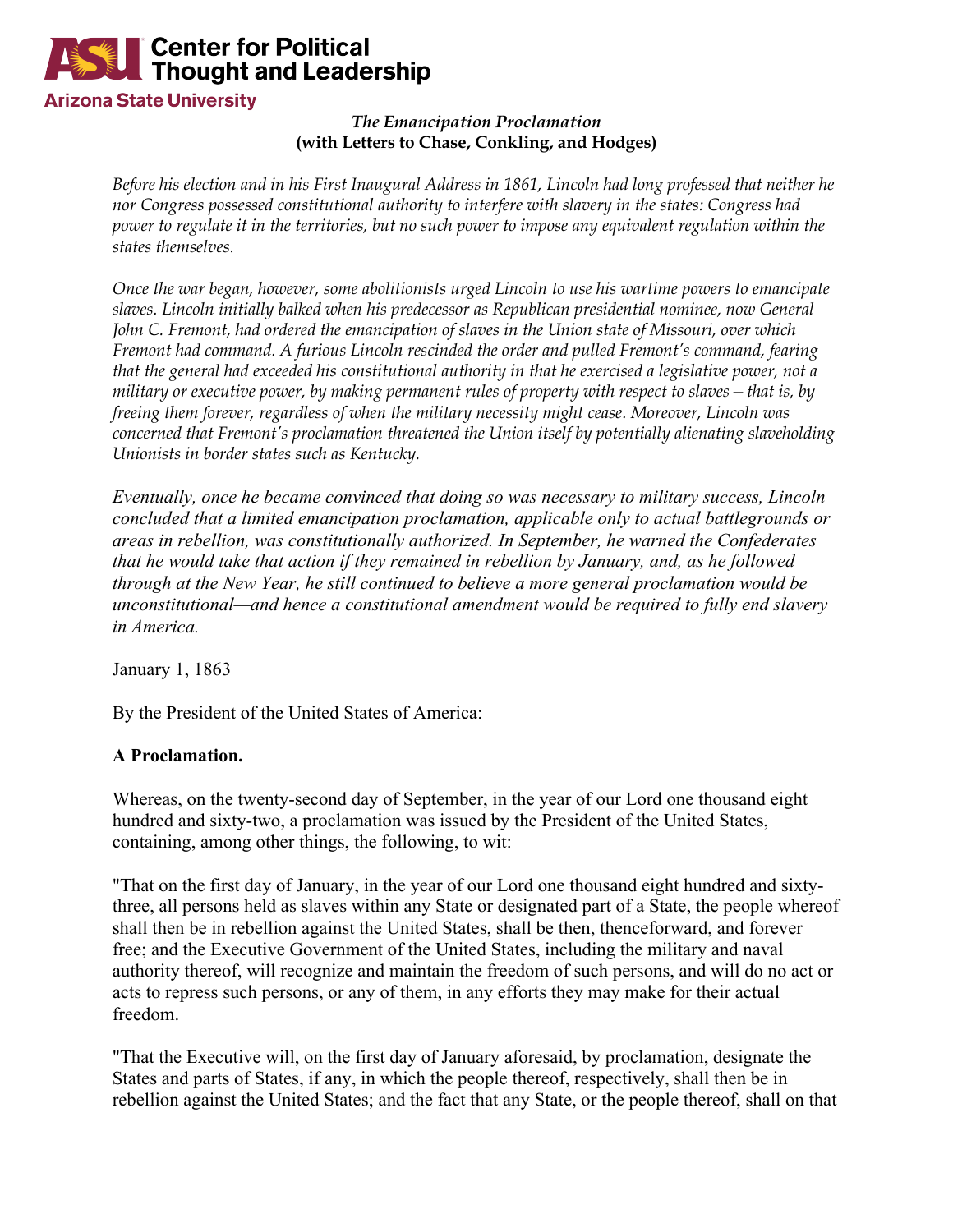day be, in good faith, represented in the Congress of the United States by members chosen thereto at elections wherein a majority of the qualified voters of such State shall have participated, shall, in the absence of strong countervailing testimony, be deemed conclusive evidence that such State, and the people thereof, are not then in rebellion against the United States."

Now, therefore I, Abraham Lincoln, President of the United States, by virtue of the power in me vested as Commander-in-Chief, of the Army and Navy of the United States in time of actual armed rebellion against the authority and government of the United States, and as a fit and necessary war measure for suppressing said rebellion, do, on this first day of January, in the year of our Lord one thousand eight hundred and sixty-three, and in accordance with my purpose so to do publicly proclaimed for the full period of one hundred days, from the day first above mentioned, order and designate as the States and parts of States wherein the people thereof respectively, are this day in rebellion against the United States, the following, to wit:

Arkansas, Texas, Louisiana, (except the Parishes of St. Bernard, Plaquemines, Jefferson, St. John, St. Charles, St. James Ascension, Assumption, Terrebonne, Lafourche, St. Mary, St. Martin, and Orleans, including the City of New Orleans) Mississippi, Alabama, Florida, Georgia, South Carolina, North Carolina, and Virginia, (except the forty-eight counties designated as West Virginia, and also the counties of Berkley, Accomac, Northampton, Elizabeth City, York, Princess Ann, and Norfolk, including the cities of Norfolk and Portsmouth[)], and which excepted parts, are for the present, left precisely as if this proclamation were not issued.

And by virtue of the power, and for the purpose aforesaid, I do order and declare that all persons held as slaves within said designated States, and parts of States, are, and henceforward shall be free; and that the Executive government of the United States, including the military and naval authorities thereof, will recognize and maintain the freedom of said persons.

And I hereby enjoin upon the people so declared to be free to abstain from all violence, unless in necessary self-defence; and I recommend to them that, in all cases when allowed, they labor faithfully for reasonable wages.

And I further declare and make known, that such persons of suitable condition, will be received into the armed service of the United States to garrison forts, positions, stations, and other places, and to man vessels of all sorts in said service.

And upon this act, sincerely believed to be an act of justice, warranted by the Constitution, upon military necessity, I invoke the considerate judgment of mankind, and the gracious favor of Almighty God.

In witness whereof, I have hereunto set my hand and caused the seal of the United States to be affixed.

Done at the City of Washington, this first day of January, in the year of our Lord one thousand eight hundred and sixty three, and of the Independence of the United States of America the eighty-seventh.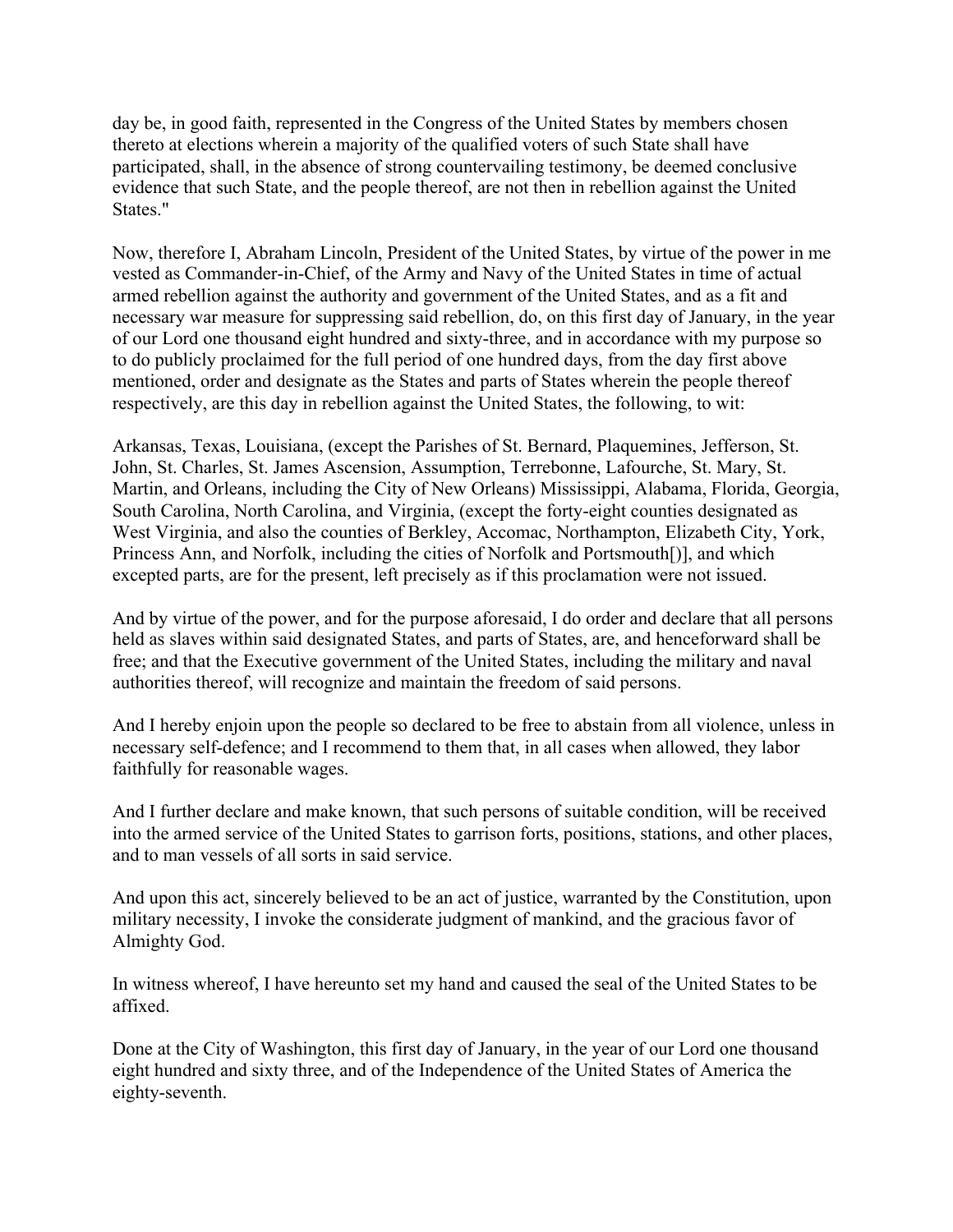## By the President: ABRAHAM LINCOLN WILLIAM H. SEWARD, Secretary of State.

### **Letter to James C. Conkling, August 26, 1863**

. . . I know . . . that some of the commanders of our armies in the field who have given us our most important successes, believe the emancipation policy, and the use of colored troops, constitute the heaviest blow yet dealt to the rebellion; and that, at least one of those important successes, could not have been achieved when it was, but for the aid of black soldiers. Among the commanders holding these views are some who have never had any affinity with what is called abolitionism, or with republican party politics; but who hold them purely as military opinions . . .

You say you will not fight to free negroes. Some of them seem willing to fight for you; but, no matter. Fight you, then, exclusively to save the Union. I issued the proclamation on purpose to aid you in saving the Union . . .

I thought that in your struggle for the Union, to whatever extent the negroes should cease helping the enemy, to that extent it weakened the enemy in his resistance to you. Do you think differently? I thought that whatever negroes can be got to do as soldiers, leaves just so much less for white soldiers to do, in saving the Union. Does it appear otherwise to you? But negroes, like other people, act upon motives. Why should they do any thing for us, if we will do nothing for them? If they stake their lives for us, they must be prompted by the strongest motive---even the promise of freedom. And the promise being made, must be kept. . . .

#### **Letter to Treasury Secretary (and future Chief Justice) Salmon Chase September 2, 1863**

Knowing your great anxiety that the emancipation proclamation shall now be applied to certain parts of Virginia and Louisiana which were exempted from it last January, I state briefly what appear to me to be difficulties in the way of such a step. The original proclamation has no constitutional or legal justification, except as a military measure. The exemptions were made because the military necessity did not apply to the exempted localities. Nor does that necessity apply to them now any more than it did then. If I take the step must I not do so, without the argument of military necessity, and so, without any argument, except the one that I think the measure politically expedient, and morally right? Would I not thus give up all footing upon constitution or law? Would I not thus be in the boundless field of absolutism? Could this pass unnoticed, or unresisted? Could it fail to be perceived that without any further stretch, I might do the same in Delaware, Maryland, Kentucky, Tennessee, and Missouri; and even change any law in any state? Would not many of our own friends shrink away appalled? Would it not lose us the elections, and with them, the very cause we seek to advance?

**Letter to Albert G. Hodges, editor of** *Frankfort (KY) Commonwealth* **April 4, 1864**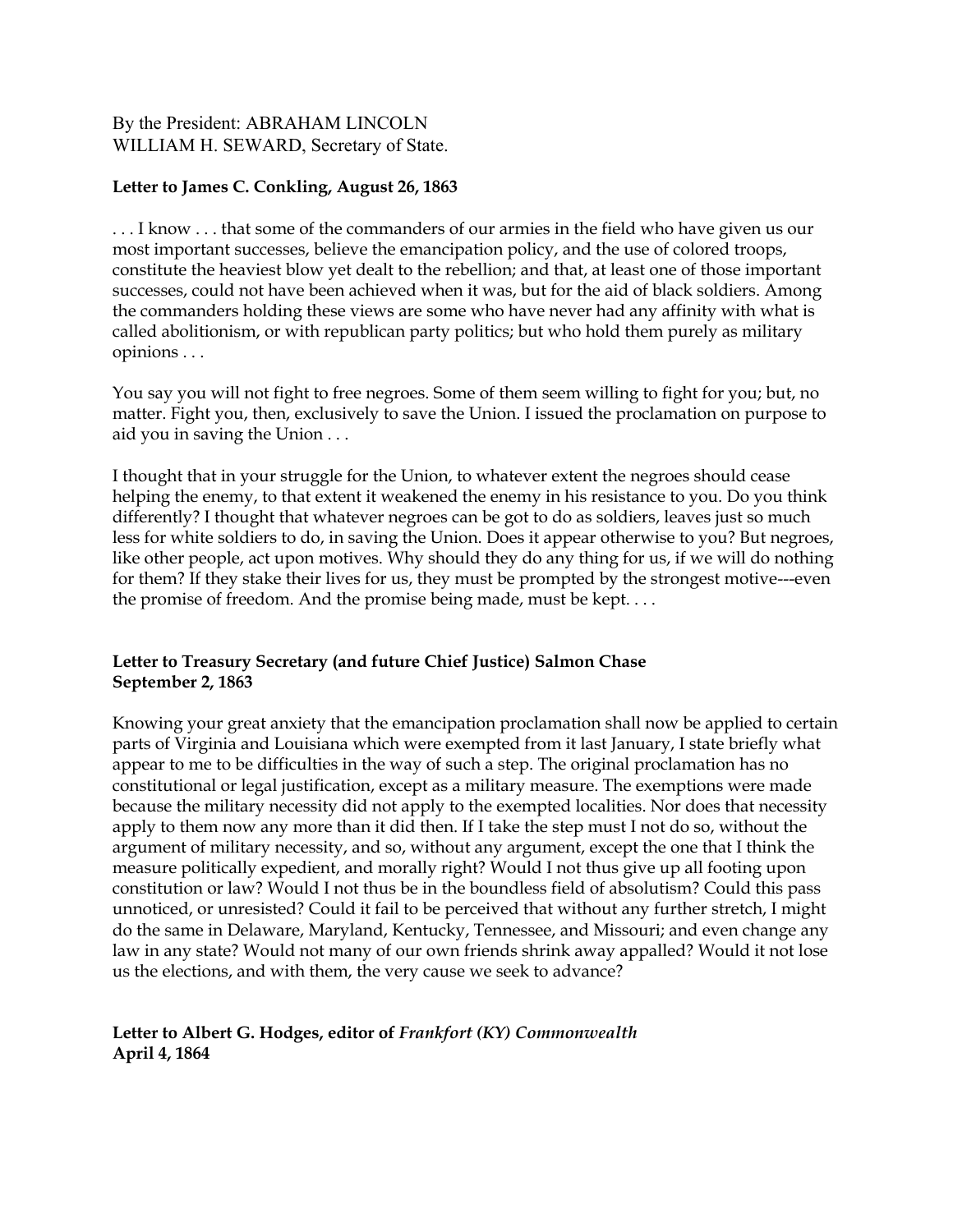I am naturally anti-slavery. If slavery is not wrong, nothing is wrong. I can not remember when I did not so think, and feel. And yet I have never understood that the Presidency conferred upon me an unrestricted right to act officially upon this judgment and feeling. It was in the oath I took that I would, to the best of my ability, preserve, protect, and defend the Constitution of the United States. I could not take the office without taking the oath. Nor was it my view that I might take an oath to get power, and break the oath in using the power. I understood, too, that in ordinary civil administration this oath even forbade me to practically indulge my primary abstract judgment on the moral question of slavery. I had publicly declared this many times, and in many ways.

And I aver that, to this day, I have done no official act in mere deference to my abstract judgment and feeling on slavery. I did understand however, that my oath to preserve the constitution to the best of my ability, imposed upon me the duty of preserving, by every indispensable means, that government -- that nation -- of which that constitution was the organic law. Was it possible to lose the nation, and yet preserve the constitution? By general law life and limb must be protected; yet often a limb must be amputated to save a life; but a life is never wisely given to save a limb. I felt that measures, otherwise unconstitutional, might become lawful, by becoming indispensable to the preservation of the constitution, through the preservation of the nation. Right or wrong, I assumed this ground, and now avow it. I could not feel that, to the best of my ability, I had even tried to preserve the constitution, if, to save slavery, or any minor matter, I should permit the wreck of government, country, and Constitution all together.

When, early in the war, Gen. Fremont attempted military emancipation, I forbade it, because I did not then think it an indispensable necessity. When a little later, Gen. Cameron, then Secretary of War, suggested the arming of the blacks, I objected, because I did not yet think it an indispensable necessity. When, still later, Gen. Hunter attempted military emancipation, I again forbade it, because I did not yet think the indispensable necessity had come. When, in March, and May, and July 1862 I made earnest, and successive appeals to the border states to favor compensated emancipation, I believed the indispensable necessity for military emancipation, and arming the blacks would come, unless averted by that measure.

They declined the proposition; and I was, in my best judgment, driven to the alternative of either surrendering the Union, and with it, the Constitution, or of… a gain of quite a hundred and thirty thousand soldiers, seamen, and laborers. ….

And now let any Union man who complains of the measure, test himself by writing down in one line that he is for subduing the rebellion by force of arms; and in the next, that he is for taking these hundred and thirty thousand men from the Union side, and placing them where they would be but for the measure he condemns. If he can not face his case so stated, it is only because he can not face the truth.

…. In telling this tale I attempt no compliment to my own sagacity. I claim not to have controlled events, but confess plainly that events have controlled me. Now, at the end of three years struggle the nation's condition is not what either party, or any man devised, or expected. God alone can claim it. Whither it is tending seems plain. If God now wills the removal of a great wrong, and wills also that we of the North as well as you of the South, shall pay fairly for